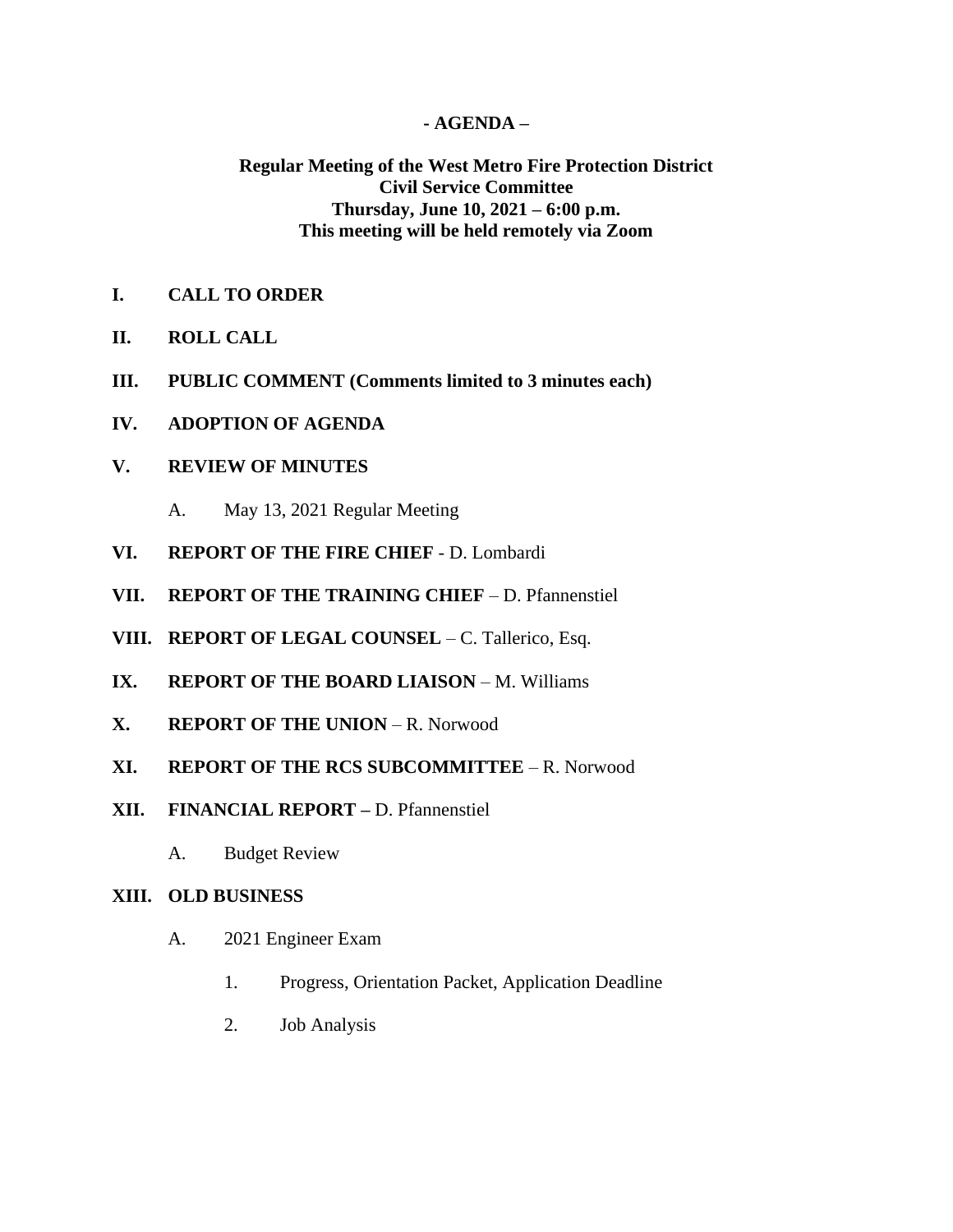- B. Future CSC Meeting Platform (In-Person, Virtual, Hybrid)
	- 1. Review CSC Rules and Regulations Define Meeting Attendance

#### **XIV. NEW BUSINESS**

A. Certify the Top Three Names from the Eligibility Register for the Rank of Assistant Chief, the Top Four Names from the Eligibility Register for the Rank of Captain, the Top Four Names from the Eligibility Register for the Rank of Lieutenant, and the Top Three Names from the Eligibility Register for the Rank of Engineer

#### **XV. OTHER MATTERS**

#### **XVI. EXECUTIVE SESSION**

## **XVII. ADJOURNMENT**

### **XVIII.ANNOUNCEMENTS**

| June 15, 2021      | 6:30 p.m., Board of Directors Meeting, 3535 S.<br>Kipling Street, Lakewood, CO      |
|--------------------|-------------------------------------------------------------------------------------|
| July 8, 2021       | 6:00 p.m., Civil Service Committee Meeting, 3535<br>S. Kipling Street, Lakewood, CO |
| July 20, 2021      | 6:30 p.m., Board of Directors Meeting, 433 S.<br>Allison Parkway, Lakewood, CO      |
| August 12, 2021    | 6:00 p.m., Civil Service Committee Meeting, 3535<br>S. Kipling Street, Lakewood, CO |
| August 17, 2021    | 6:30 p.m., Board of Directors Meeting, 433 S.<br>Allison Parkway, Lakewood, CO      |
| September 9, 2021  | 6:00 p.m., Civil Service Committee Meeting, 3535<br>S. Kipling Street, Lakewood, CO |
| September 18, 221  | IAFF Colorado Fallen Firefighter Memorial,<br>Colorado Springs, CO                  |
| September 21, 2021 | 6:30 p.m., Board of Directors Meeting, 433 S.<br>Allison Parkway, Lakewood, CO      |
| October 3-9, 2021  | <b>National Fire Prevention Week</b>                                                |